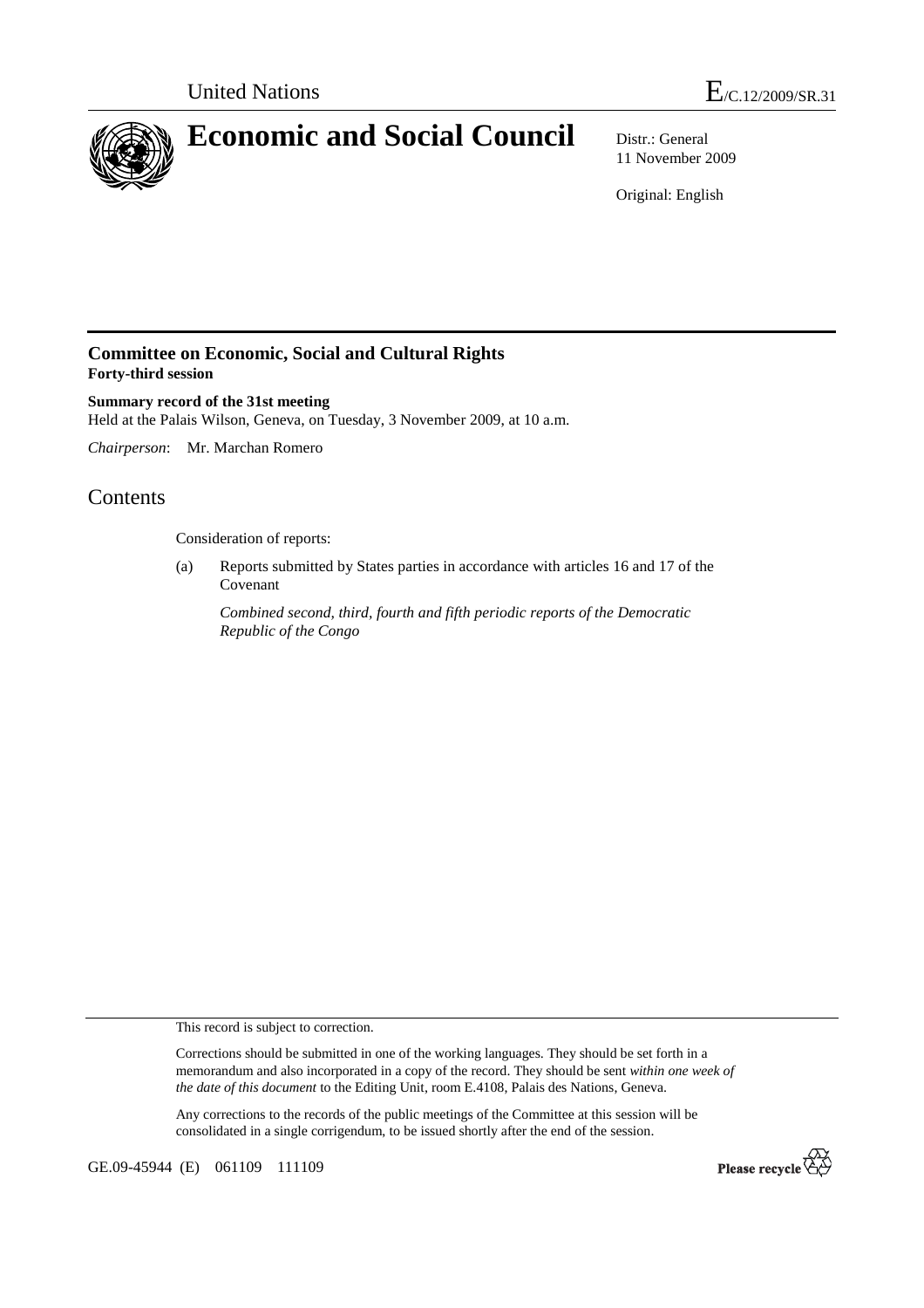*The meeting was called to order at 10.15 a.m.* 

### **Consideration of reports:**

#### **(a) Reports submitted by States parties in accordance with articles 16 and 17 of the Covenant**

*Combined second, third, fourth and fifth periodic reports of the Democratic Republic of the Congo* (E/C.12/COD/5; E/C.12/COD/Q/5 and Add.1)

1. *At the invitation of the Chairperson, the members of the delegation of the Democratic Republic of the Congo took places at the Committee table*.

2. **The Chairperson** paid tribute to the efforts made by the Democratic Republic of the Congo to submit its consolidated report, in view of the difficult circumstances that had prevailed since it had submitted its initial report in 1988, and welcomed its compliance with its commitments. The Committee and the international community looked forward to the dialogue with the delegation, which he hoped would be dynamic and constructive.

3. **Mr. Upio Kakura Wapol** (Democratic Republic of the Congo), introducing his country's combined second, third, fourth and fifth periodic reports (E/C.12/COD/5), emphasized its commitment to constructive dialogue with all the treaty bodies. That document took into account the concluding observations that the Committee had made on the initial report in 1988. It also provided information on the programmes and policies that had been adopted and on the significant progress that had been made in ensuring compliance with the rights enshrined in the Covenant.

4. However, numerous factors had hampered full compliance with the country's obligations under the Covenant. The principles expressed in article 1 of the Covenant had been violated by 30 years of dictatorship followed by 10 years of occupation and pillage of his country's natural resources and wealth, which had undercut the foundations of economic, social and cultural rights and deprived the people of the means of ensuring their own livelihood.

5. Title II of the new Constitution, promulgated in 2006, was devoted to human rights, fundamental freedoms and the duties of citizens and the State, and chapter II of the Constitution dealt with economic, social, cultural and other rights. In order to realize the rights guaranteed under the Constitution, a priority programme had been adopted to address the five key areas of infrastructure, housing, employment, health and education, and water and electricity. The major infrastructure projects under way would create thousands of jobs by 2010. Improvements in the real estate sector and the construction of social housing were indicative of the new housing policy. Water and electricity provision had improved, in particular to rural areas.

6. With regard to employment, in 2006, 2.4 per cent of the potential workforce had been engaged in the formal sector. The minimum wage (SMIG) had been increased in 2008 and 2009 and, as the global economic and financial crisis had caused some difficulties, the interministerial committee responsible for monitoring compliance with SMIG was ensuring that the latter increase was implemented as agreed by stakeholders. In 2010, the Government would focus on three main areas, namely, aligning salary scales by increasing salaries in particular employment categories; pensioning off public-sector employees; and recruiting several hundred magistrates and finance inspectors to improve governance and combat impunity, as well as a large number of agricultural experts to implement the farm mechanization project designed to achieve food self-sufficiency, and establishing hundreds of new units for the services involved in improving the roads infrastructure. Moreover, the organic decree-law of 1961 on social security was to be revised.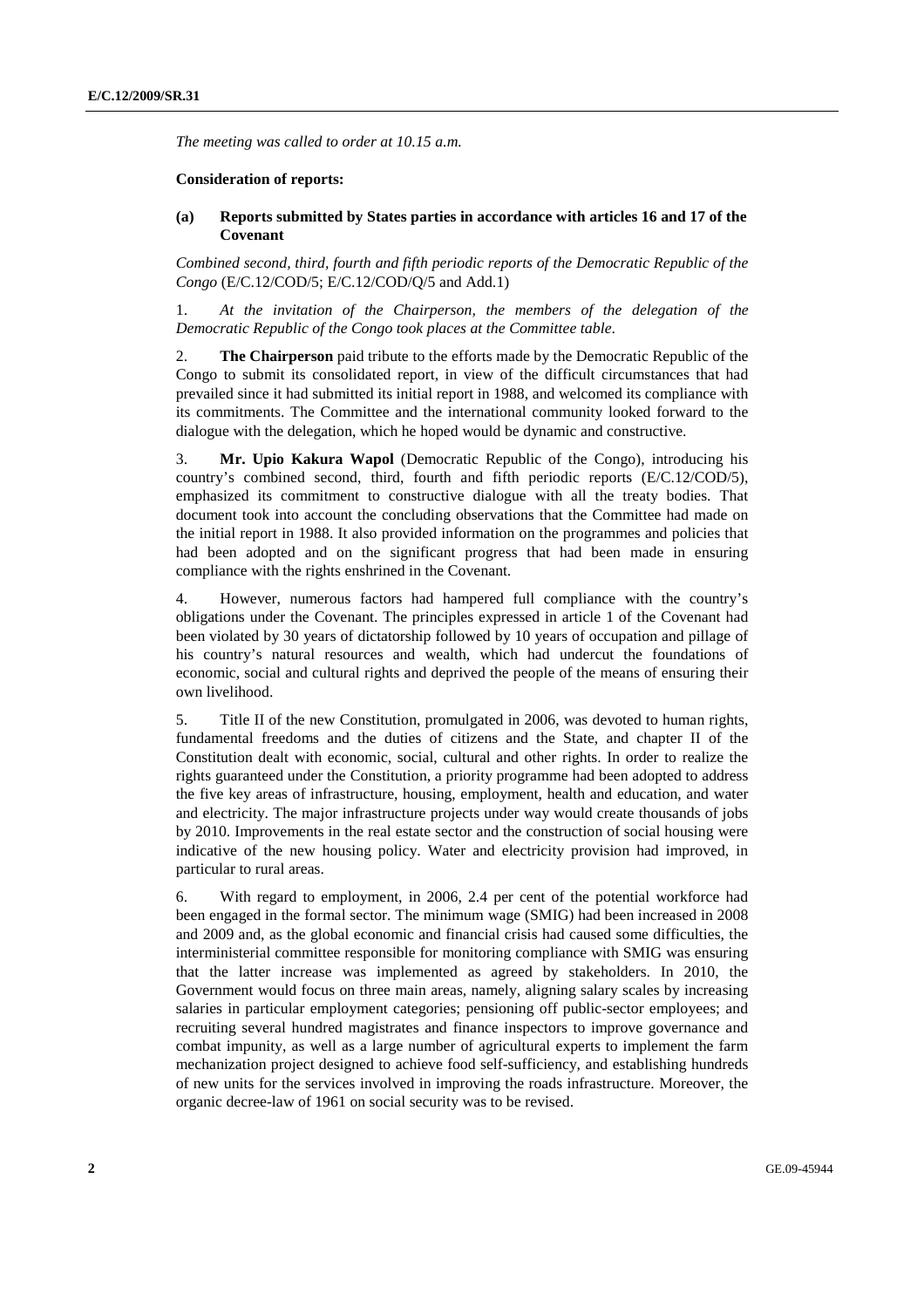7. The health sector was also undergoing reform. Hundreds of health centres and hospitals, as well as medical teaching facilities, had been built or equipped and benefited from subsidized pharmaceuticals. Other projects to rehabilitate the health sector were under way, including the construction of the fiftieth anniversary hospital in Kinshasa. A new statute governing the activities of physicians, issued in September 2009, had had a positive effect on medical salaries. Furthermore, at least 15 per cent of the national budget was to be allocated to health, particularly in rural areas. Access to information about HIV/AIDS, especially by vulnerable groups, would be improved; national and international partnerships and sectoral strategies against HIV/AIDS and poverty would be strengthened; and health centres and public hospitals would be better equipped to deal with HIV/AIDS.

8. Budget allocations for all stages of education had been increased by 178 per cent for 2010. A programme to raise teaching standards in universities had been implemented and, since 2007, hundreds of schools and higher education establishments nationwide had been built or rehabilitated in cooperation with development partners. Campaigns to increase school enrolment among girls since 2003 had led to gender parity in enrolment in 2007, and the Government distributed necessary school supplies to some 416,000 children to encourage them to remain at school. Parliament was considering a Bill on national education.

9. In addition to Government health and education initiatives, mining, forestry, oil and other companies were also required to invest in the health and education of local communities and to protect the environment. In that connection, the Government considered that indigenous peoples' cultural, economic and property rights, which were guaranteed by law, were of particular importance.

10. The effects of the global economic crisis had caused some economic activities in the Democratic Republic of the Congo to slow down and, in particular, had reduced export earnings, foreign direct investment and official development assistance. Nevertheless, his country was committed to implementing the rights enshrined in the Covenant and, also, the recommendations to be formulated by the Committee. To that end, it would require considerable financial support and technical assistance from the international community.

11. The national action plan to promote and protect human rights had a section on economic, social and cultural rights and was the ideal framework within which to implement all of the national strategies and policies to promote and protect those rights. The State budget for 2010 included major investment projects that would require external resources to be mobilized effectively if they were to succeed. At the same time, reaching the completion point of the Heavily Indebted Poor Countries (HIPC) Initiative would help his country to obtain additional financial resources. The international community and donors should recognize the efforts that his country was making and support its efforts to implement the Covenant.

12. His delegation reserved the right to submit written replies to some questions following the dialogue.

13. **The Chairperson** invited Committee members to pose questions on articles 1–5 of the Covenant.

14. **Mr. Atangana** said that the judicial system of the Democratic Republic of the Congo had come under some criticism, including for being slow and understaffed, and observed that without a system of justice, economic, social and cultural rights could not be protected. He therefore asked what steps were being taken to improve the system in response to those criticisms and the results that had been obtained in that regard. He also wished to know whether there had been any court decisions in cases relating directly to the victims of violations of economic, social and cultural rights.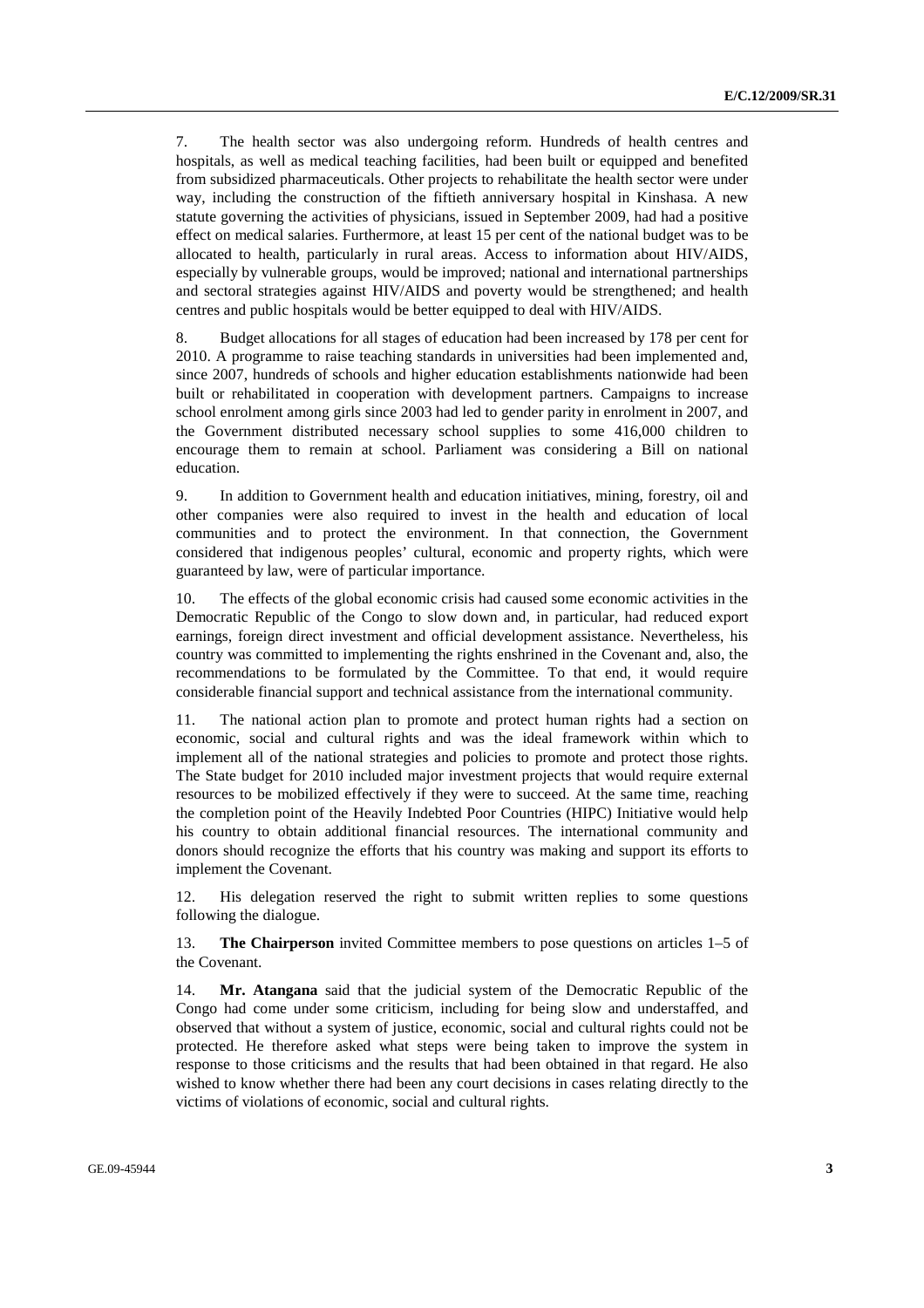15. Moreover, he enquired whether there had been any court rulings on corruption cases since the adoption of the anti-corruption act in March 2005. From the Government's replies to the list of issues (E/C.12/COD/Q/5/Add.1) it appeared that a number of judges had been subject to disciplinary sanctions, including dismissal for corruption; he therefore requested information on the advanced training given to judges and asked whether the Ecole supérieure de la magistrature mentioned in the replies was now operational.

16. **Mr. Dasgupta** asked why pygmy communities were reportedly subject to discriminatory bureaucratic procedures, including differential access to identity documents and consequently to education and health care, in violation of article 12 of the national Constitution. He also asked the delegation to provide further details with regard to the administrative instructions on eliminating discriminatory practices against pygmy communities.

17. The discriminatory provisions contained in articles 444 and 448 of the Family Code clearly violated the principle of the equal rights of men and women. He asked for further information on how the amended text of the law on the equality of men and women that had been submitted earlier in 2009 removed the discrimination reflected in those two articles and, also, for up-to-date information on the status of Government action in that regard.

18. **Mr. Kerdoun** said that Congolese society needed to be stabilized before economic, social and cultural rights could be realized. The Democratic Republic of the Congo was vast, with immense natural wealth. However, 30 years of social disruption caused by external aggression and dictatorship had had a dramatic effect on the country, including the economy. Despite some signs of recovery, including the adoption of a new Constitution, greater investment and macroeconomic control, and a gradual return to peace, the economy was not as dynamic as it should be, and he therefore wished to know why economic development was sluggish and how the Government planned to resolve the problems that it faced, so that the Committee could better understand the efforts that were being made to build a country in which the rule of law and respect for economic, social and cultural rights prevailed. In that regard, education was of particular interest.

19. **Mr. Pillay**, noting that the Judicial Service Commission was not functioning because no budget had been allocated to it and magistrates' salaries were not being paid, asked what measures were being taken to ensure that the judicial infrastructure operated properly and to prevent political interference with judicial office, and whether a constitutional court had been created. Recalling that the State party itself had acknowledged that a culture of impunity existed as a result of political interference, insufficient funding and bribery and corruption in the judicial system, and noting with concern that victims of violations of economic, social and cultural rights had limited recourse to justice, he asked how the State party was working to ensure redress for victims of human rights violations and accountability for those responsible.

20. **Mr. Sadi**, noting the general comments in the written replies that human rights treaties enjoyed superiority over national legislation, that the judiciary had been reformed to ensure that all human rights were respected and that corruption was being combated, asked for specific details on how the State party was building the infrastructure necessary to ensure respect for human rights. He commented that the conflict, while clearly having hindered economic development in the State party, could not be used as an excuse for the existence of legislation that discriminated against women, for the prevalence of corruption or for the deforestation in Katanga for mining purposes. He requested further details on the status of the creation of a national human rights institution and on the provision of human rights education, including exactly how and at what levels it was delivered and what the courses involved.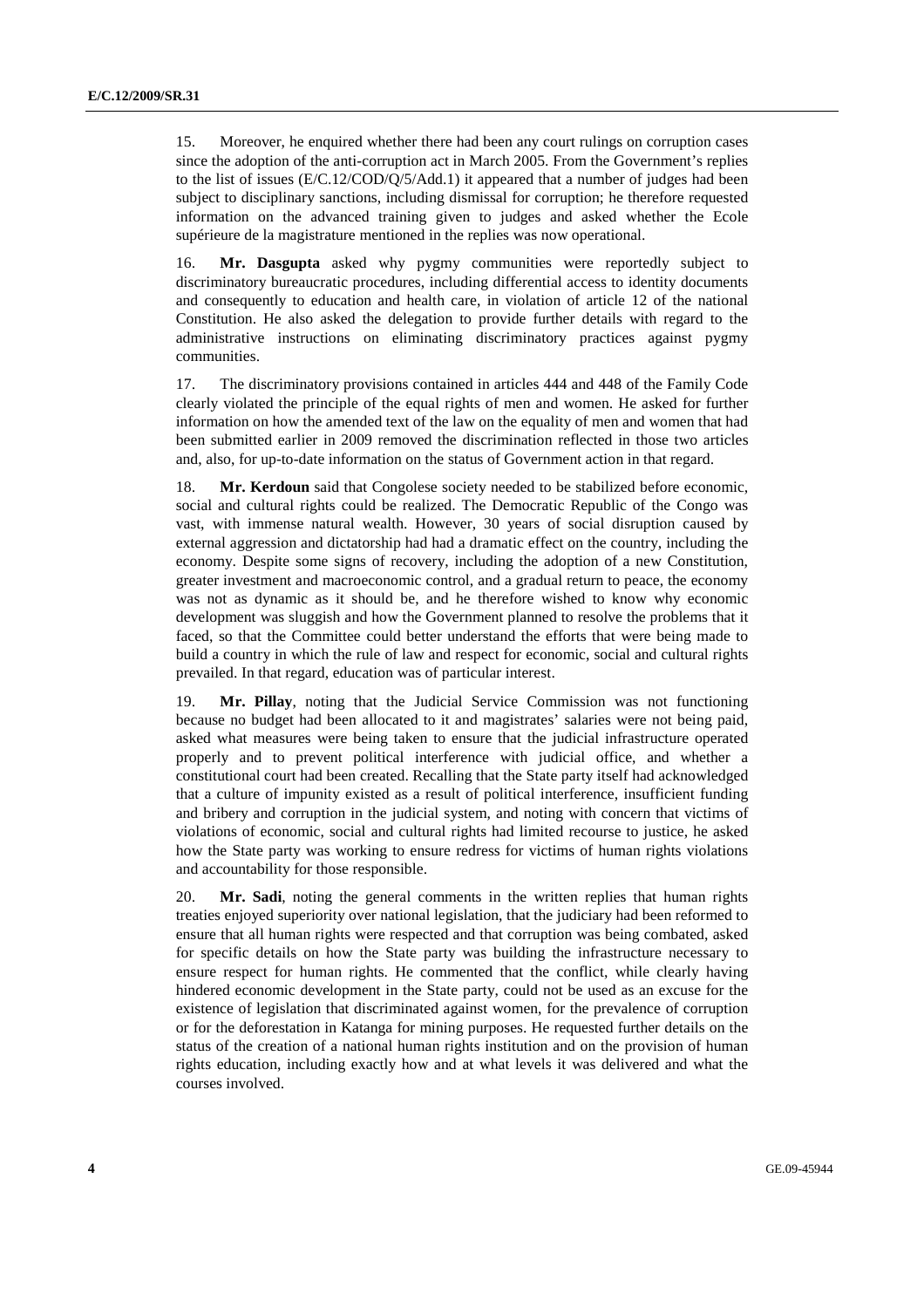21. **Mr. Texier**, referring to reports that justice had become an instrument of oppression rather than protection in the State party, commented that fundamental reform of the judicial system was required in order to address the problem of impunity and to rectify the current situation in which insufficient law courts had been constructed, the budget for provincial authorities was low and there was a shortage of judges. Urgent measures were required to address the dichotomy in the State party between the riches of its natural resources and the overall poverty level among the population, which had been created by corruption, poor State governance and exploitation of the country's wealth by multinational companies, whose sole aim was to make profits, at the expense of the general population. He asked whether the State party would be prepared to take immediate measures to repeal legislation that discriminated against women; such action would require no funding and could be undertaken very quickly.

22. **Ms. Bras Gomes**, pointing out that the Committee's aim was not to ensure that States parties guaranteed the realization of the economic, social and cultural rights of every citizen, but that they treated those rights as a core responsibility and took action accordingly, said that what was necessary in the State party was political will and a change of mindset, which required no resources. She asked what specific measures had been taken in accordance with the national Constitution to eliminate discrimination against women, in particular to repeal discriminatory laws. Noting that no reply had been given to question 15 of the list of issues regarding the national programme for the advancement of women, she asked whether the State party had sought advice from the United Nations system in order to make progress on that issue. She asked what measures were being taken to address discrimination against pygmies, noting that pygmy children who had been forced to relocate as a result of deforestation currently suffered dual discrimination since they were not permitted to enrol in local schools. She requested further information on reports that human rights defenders in the State party were facing difficulties because they often exposed the illegal activities of mining companies.

23. **Ms. Bonoan-Dandan** requested further details with respect to the State party's reply to question 7 of the list of issues on reducing deforestation and protecting the economic, social and cultural rights of forest dwellers. She asked for details of mechanisms in place to ensure adherence to the Forest Code and of specific plans for reforestation and cooperation with non-governmental organizations (NGOs) in that respect. She requested clarification of the State party's position on the issue of development of forest land, given that a joint statement by Greenpeace, Global Witness and the Rainforest Foundation claimed that the Government had decided to reverse reforms in place and to expand industrial logging activity. Noting the reference in the written replies to the list of issues to progressive measures to protect pygmies from discrimination, including targeted programmes, she asked for further specific information, especially with respect to reports that the belief that sex with Bambouti women could cure back pain had been used as justification for rape. Recalling the State party's core obligation to protect its population but noting its comment that action to protect particularly vulnerable groups was limited for financial and structural reasons, she asked how much of the State income from logging actually benefited the communities affected.

24. **Mr. Kedzia**, commenting that it was possible to make progress despite the structural challenges faced by the State party, reiterated requests by other Committee members for updated information on the planned reform of the judicial system. He asked what measures the Government had taken to prevent recurrence of violations of economic, social and cultural rights, including in the corporate sector; to ensure access for those who claimed to have suffered violation of their rights to appropriate legal or organizational remedies and to assess the effectiveness of such remedies; and to provide legal aid to disadvantaged groups. He enquired as to when the National Commission for Human Rights would be created, noting that progress in that regard had been slow, and what role that Commission would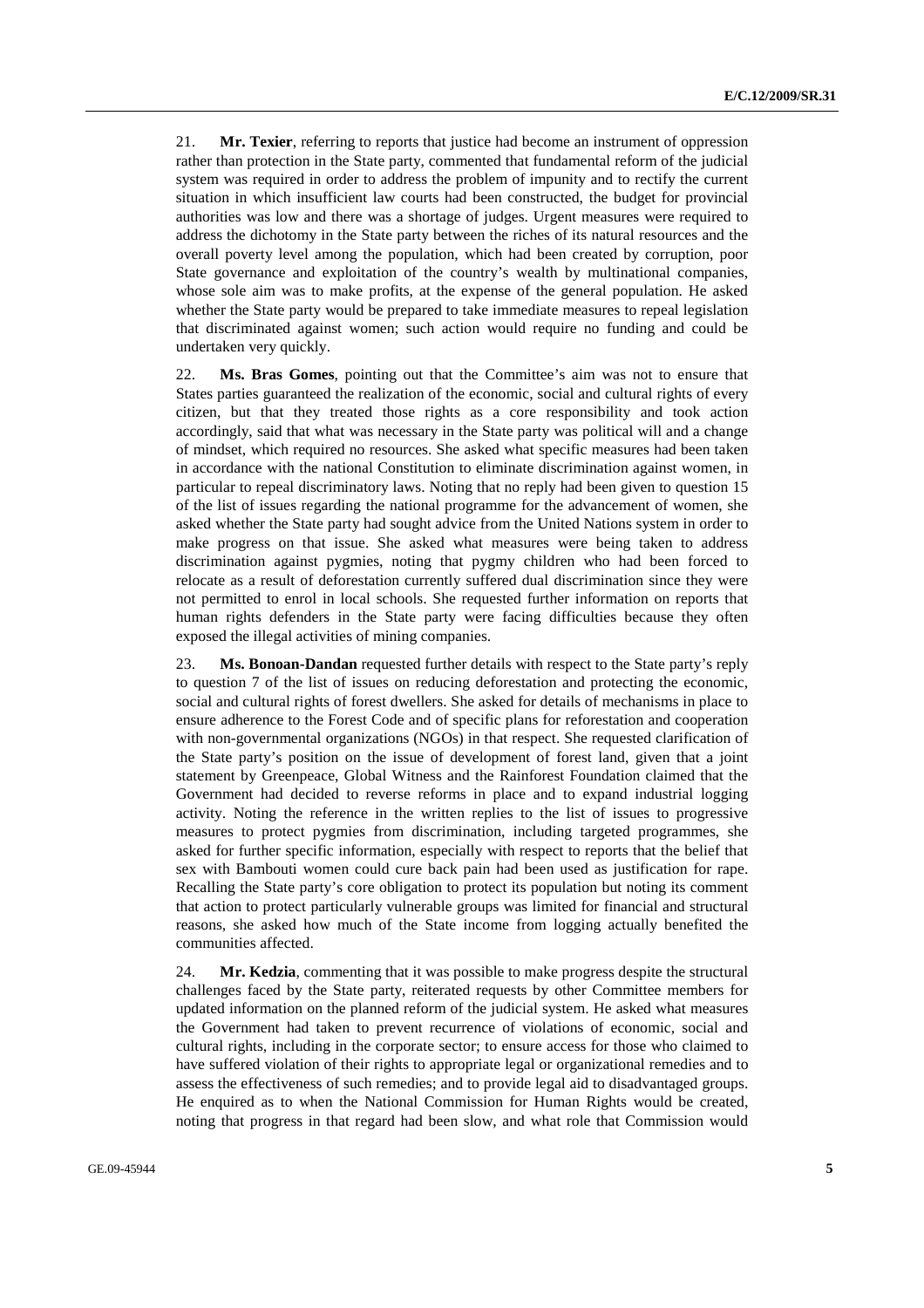play in ensuring respect for economic, social and cultural rights. He asked what percentage of gross domestic product was spent on reforms in the area of the rule of law and what steps were being taken to obtain assistance from partners to accelerate such reform, including developing or establishing institutions and procedures to protect economic, social and cultural rights.

25. **Ms. Barahona Riera** asked what authority the Ministry for Human Rights possessed to ensure effective realization of human rights through domestic legislation, and what resources were available to that end. She requested further information on the status of the amendments to the Family Code and the law on the equality of men and women, and on action being taken to ensure that they were approved as soon as possible to provide an adequate legal framework that did not discriminate against women. She asked how the State party was ensuring that companies involved in the exploitation of its natural resources respected their obligations to invest in health, education, the environment and local communities, and exactly what progress had been made in reviewing contracts for the development of forest land.

26. **Mr. Riedel**, noting that the Committee could be at its most useful to States parties when provided with specific details of actual results achieved on which to base its concluding observations, requested an update on the creation of the National Commission for Human Rights, on which a draft act had been submitted to the National Assembly for consideration after 15 September 2009. He asked how the administrative, financial and technical autonomy of the Commission would be ensured, what preparatory steps were being taken to ensure swift action following approval of the draft act and what specific outcome had been achieved by the State party's participation in the workshop for national human rights institutions in West and Central Africa in Lomé in January 2009.

#### *The meeting was suspended at 11.30 a.m. and resumed at 11.55 a.m.*

27. **Mr. Upio Kakura Wapol** (Democratic Republic of the Congo) said that the overriding concern for the Democratic Republic of the Congo was the disparity between the wealth of its natural resources and the extreme poverty of its people. That situation was the result of 30 years of dictatorship, which had plunged the country into a cycle of debt. Although efforts to exploit natural resources in the Democratic Republic of the Congo had included multinational companies, the Government had endeavoured to ensure national control of those resources, in order to plan a more secure future for the Congolese people. That political will had been translated into a new political and constitutional order, which focused on the implementation of international instruments to which the State was party, the adoption of new national legislation and the establishment of mechanisms for the promotion and protection of human rights.

28. A national reconstruction programme was under way, which had a significant budget, and a number of negotiations for external support, which were taking place at the bilateral and multilateral levels, would be finalized in 2010. It was hoped that agreements stemming from those discussions would enable the Congolese people to benefit from their natural wealth. While those measures to secure the economic, social and cultural rights of the Congolese people were positive steps, they would take time to come to fruition. Although it was sometimes alleged by external observers that the State was violating its own laws, that was not the case. The Government had a core responsibility for promoting and protecting all human rights, but could only do so within the bounds of its financial resources. Since the first free elections in 2001 and 2006, efforts had been made to build democracy and the rule of law, and permit national reconstruction in the wake of 30 years of dictatorship.

29. Turning to judicial matters, he said that justice was an integral part of the establishment of democracy and the rule of law. The justice system was being developed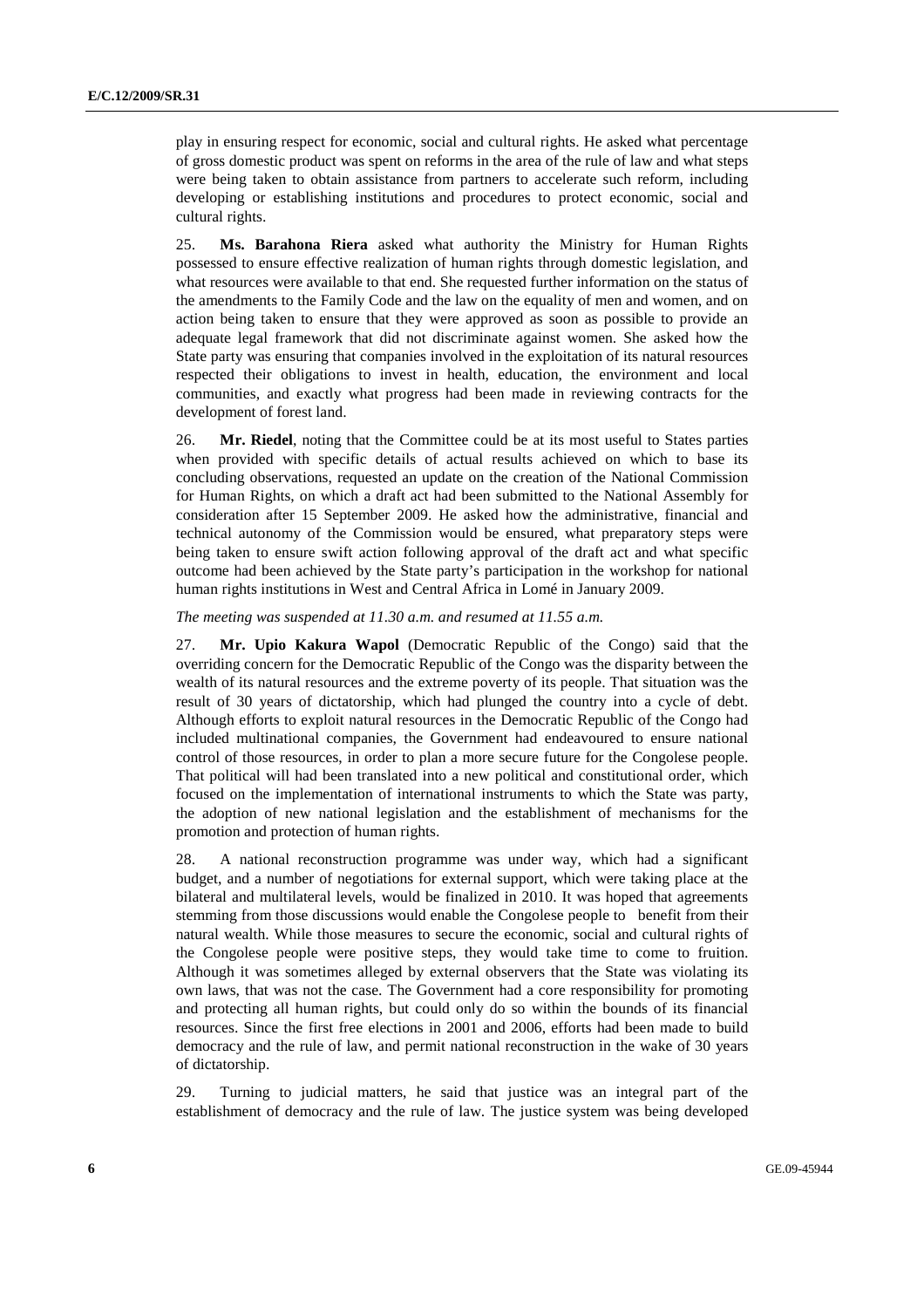with international support. Separation of powers was guaranteed under the Constitution, and the judiciary was therefore independent. The legal system was based on the Belgian and French systems, and had been adapted to the specific situation of the Democratic Republic of the Congo. The Judicial Service Commission was responsible for overseeing the functioning of the judiciary and providing adequate training for judges, a fundamental part of which involved ensuring that adequate focus was placed on human rights. There were a number of obstacles preventing the optimum efficiency of the justice system, including lack of financial resources and the size of the national territory, which resulted in some people having to travel distances of up to 300 kilometres to access their nearest court. There was also a shortage of judges as a result of the zero-tolerance policy on corruption and impunity, under which a considerable number of judges had been dismissed. A programme had been launched for the construction of courts in 147 provinces and territories, some of which had already been completed. It also provided for the building of new prisons, and ensured training for judges. An awareness-raising campaign was under way to inform the public of their rights regarding access to the judiciary. The amount of time taken to organize court hearings, particularly when plaintiffs were obliged to travel long distances to attend, was also a hindrance to the efficient functioning of the justice system, which the Government was taking measures to address.

30. A five-pillar development programme was being implemented, which required considerable financial resources. A debt relief programme under the HIPC Initiative would be implemented in the first quarter of 2010, in an effort to alleviate the \$10 billion debt burden that had been accumulated during the dictatorship. The relief of that debt would enable resources to be directed to address the needs of the population.

31. Regarding the situation of women, he said that legislative reforms were currently under way, including in respect of article 14 of the Constitution on equal gender representation, and the Family Code, to address the legal obligation of women to obey their husband and to obtain his authorization for any legal act, including employment. Appropriate amendments to the Code were currently before Parliament for adoption, but had been subject to delays. He called on NGOs to put pressure on Parliament to adopt those amendments promptly. A draft law on the establishment of a new national human rights institution was also before Parliament, but was unlikely to be adopted during the current parliamentary session owing to budgetary constraints.

32. On the issue of combating corruption, he said that his delegation intended to provide the Committee with examples of relevant court decisions.

33. Concerning forestry, measures to reduce deforestation included conducting a review of all existing contracts and extending only those that were in conformity with the provisions of the Forest Code. As a result, there had been a reduction in forested areas cleared for occupation, which had contributed to deforestation in the past. In addition, a national reforestation programme had been launched with the assistance of the World Bank and other donor organizations.

34. With regard to protecting indigenous populations, including pygmies and other forest communities, he said that multinational companies licensed by the Government to engage in mining and drilling activities had special clauses in their contracts obliging them to provide health care, housing, drinking water and electricity for local people. A monitoring mechanism was in place to ensure that the needs of the local inhabitants were met and that companies did not violate their rights. As for the Bambouti pygmies, he said that the situation was improving and they were beginning to have access to education and training and to employment in professions such as teaching and the police force. The full force of the law was used to reduce discrimination against pygmies, including prosecuting law enforcement officials who violated the rights of indigenous people.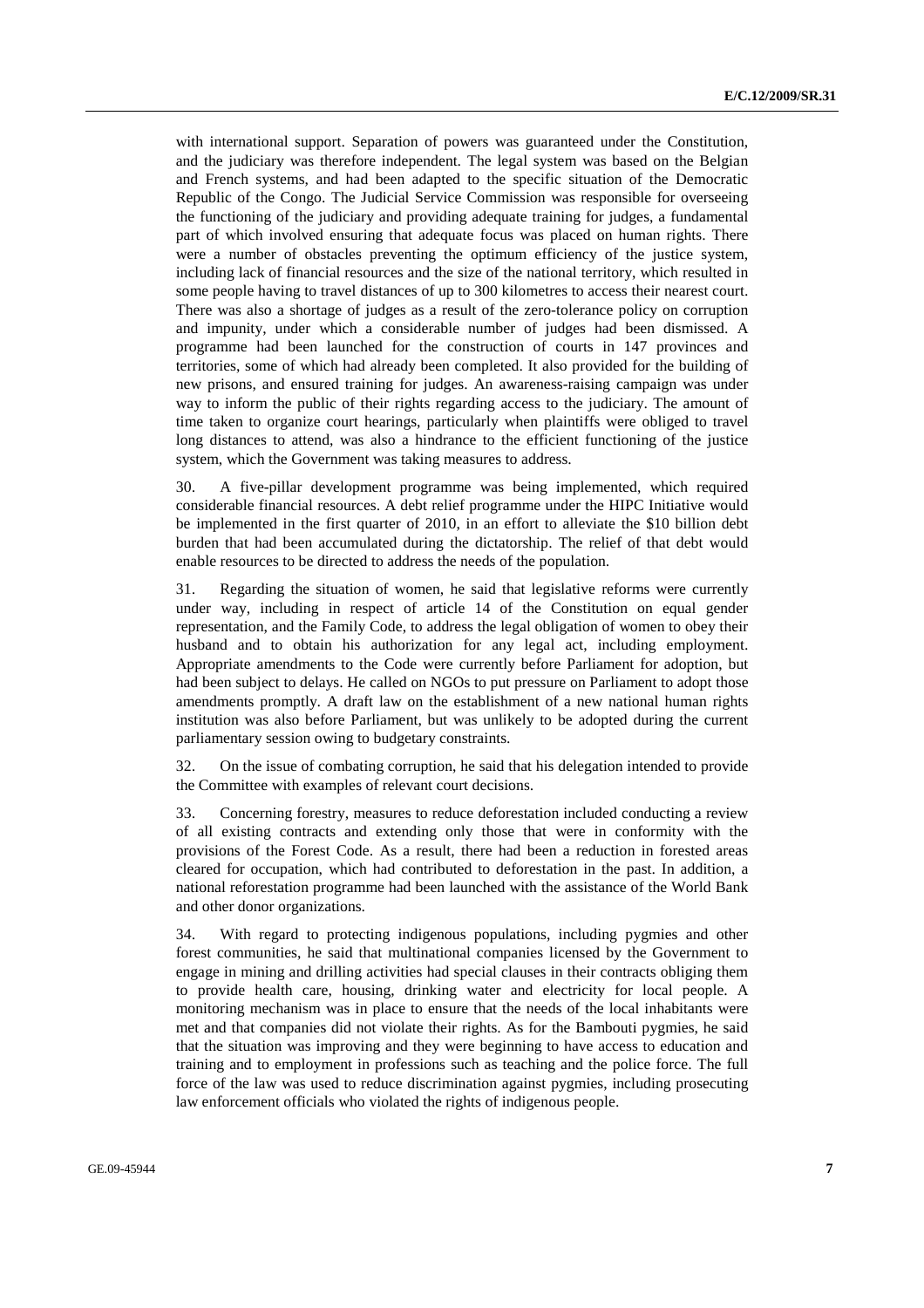35. He assured the Committee that cases of human rights defenders facing harassment, reprisals and infringements of their rights when they denounced violations of economic or social rights were extremely rare. However, he questioned whether all human rights defenders acted with probity in accordance with their recognized status. When NGOs made allegations that crimes had been committed, those were taken seriously by the justice system and legal proceedings were set in motion. The Government had a duty to ensure that the right to a fair trial was guaranteed in all cases.

36. As to the Ministry for Human Rights, he explained that it dealt with the effective implementation of international human rights instruments and undertook activities such as the dissemination of information, training, education and awareness-raising on human rights issues in partnership with other ministries. Despite its limited resources, it played an important role in following up legal reforms, especially with regard to women's and children's rights. It also acted as a neutral, independent mediator to facilitate dialogue between all human rights actors and to resolve sensitive problems.

37. He confirmed that the new National Commission for Human Rights would be an independent, consultative body to support and supplement the activities of the Government on the promotion and protection of human rights.

38. He said that the delegation would provide fuller, written answers to the list of issues contained in document E/C.12/COD/Q/5 in due course.

39. The contract review process, particularly in the mining sector, was important in monitoring compliance by operators with their obligations to respect workers' rights, provide resources and facilities for local communities and contribute to the State budget.

40. There were special measures in place to protect particularly vulnerable groups in general, but limited budgetary resources made it difficult to allocate substantial funds to a particular sector. However, steady economic growth meant that more resources should be available in the future for the protection of economic, social and cultural rights. It was therefore hoped that indicators in the next report would be more positive.

41. **Mr. Mutomb Mujing** (Democratic Republic of the Congo), responding to Mr. Kerdoun's concerns about the state of the national economy, said that the country had reached a crossroads. Its 40-year history of political instability and conflict had led to the current paradoxical situation of needing to prevent conflict while at the same time carrying out national reconstruction. Such a difficult challenge could only be overcome by ensuring good governance, consolidating peace and reducing vulnerability, strengthening economic growth and capacity-building, providing for basic social needs and coordinating external aid.

42. With regard to multinational companies, he noted that a problem had emerged in the east of the country because certain uninvited multinationals had taken advantage of instability in that area to exploit the country's resources cheaply with the assistance of armed groups. However, companies contracted by the Government could make useful contributions to the State.

43. **The Chairperson** said he was disappointed that some of the Committee's questions remained unanswered but looked forward to receiving the fuller, written replies and additional information promised by the State party.

44. **Ms. Bras Gomes** asked when the discriminatory provisions concerning women contained in the Family Code would be repealed.

45. **Mr. Sadi** asked whether the Democratic Republic of the Congo would consider seeking technical advice from the Office of the United Nations High Commissioner for Human Rights.